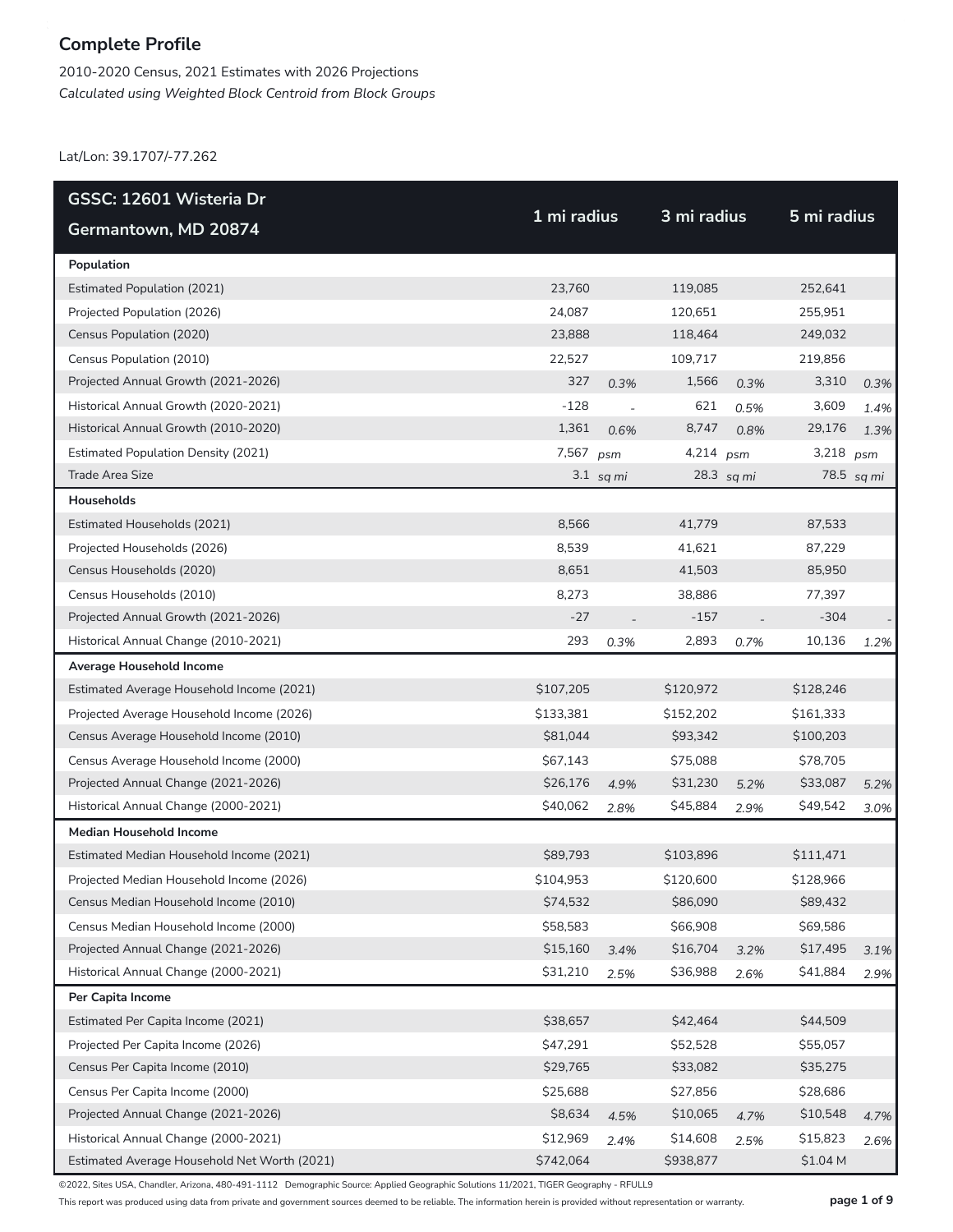2010-2020 Census, 2021 Estimates with 2026 Projections *Calculated using Weighted Block Centroid from Block Groups*

Lat/Lon: 39.1707/-77.262

| GSSC: 12601 Wisteria Dr                       |              |                |              | 3 mi radius |               |             |  |
|-----------------------------------------------|--------------|----------------|--------------|-------------|---------------|-------------|--|
| Germantown, MD 20874                          | 1 mi radius  |                |              |             | 5 mi radius   |             |  |
| <b>Race and Ethnicity</b>                     |              |                |              |             |               |             |  |
| Total Population (2021)                       | 23,760       |                | 119,085      |             | 252,641       |             |  |
| White (2021)                                  |              | 7,125 30.0%    | 38,463 32.3% |             | 90,933 36.0%  |             |  |
| Black or African American (2021)              |              | 6,554 27.6%    | 27,588 23.2% |             | 50,075 19.8%  |             |  |
| American Indian or Alaska Native (2021)       | 184          | 0.8%           | 936          | 0.8%        | 1,952         | 0.8%        |  |
| Asian (2021)                                  |              | 3,512 14.8%    | 23,504 19.7% |             | 46,534 18.4%  |             |  |
| Hawaiian or Pacific Islander (2021)           | 14           | $\sim$         | 82           |             | 173           |             |  |
| Other Race (2021)                             |              | 3,642 15.3%    | 14,832 12.5% |             | 34,423 13.6%  |             |  |
| Two or More Races (2021)                      |              | 2,730 11.5%    | 13,680 11.5% |             | 28,551 11.3%  |             |  |
| Population < 18 (2021)                        |              | 5,996 25.2%    | 30,002 25.2% |             | 62,275 24.6%  |             |  |
| White Not Hispanic                            |              | 1,023 17.1%    |              | 6,167 20.6% | 15,113 24.3%  |             |  |
| <b>Black or African American</b>              |              | 1,796 30.0%    |              | 7,768 25.9% | 13,628 21.9%  |             |  |
| Asian                                         |              | 724 12.1%      |              | 5,013 16.7% |               | 9,691 15.6% |  |
| Other Race Not Hispanic                       | 554          | 9.2%           |              | 3,155 10.5% | 6,128         | 9.8%        |  |
| Hispanic                                      |              | 1,899 31.7%    |              | 7,900 26.3% | 17,715 28.4%  |             |  |
| Not Hispanic or Latino Population (2021)      |              | 17,550 73.9%   | 92,397 77.6% |             | 192,057 76.0% |             |  |
| Not Hispanic White                            |              | 6,189 35.3%    | 34,678 37.5% |             | 82,463 42.9%  |             |  |
| Not Hispanic Black or African American        |              | 6,393 36.4%    | 26,861 29.1% |             | 48,542 25.3%  |             |  |
| Not Hispanic American Indian or Alaska Native | 46           | 0.3%           | 254          | 0.3%        | 476           | 0.2%        |  |
| Not Hispanic Asian                            |              | 3,481 19.8%    | 23,283 25.2% |             | 45,984 23.9%  |             |  |
| Not Hispanic Hawaiian or Pacific Islander     | 13           | $\overline{a}$ | 63           |             | 129           |             |  |
| Not Hispanic Other Race                       | 399          | 2.3%           | 1,682        | 1.8%        | 3,423         | 1.8%        |  |
| Not Hispanic Two or More Races                | 1,029        | 5.9%           | 5,575        | 6.0%        | 11,040        | 5.7%        |  |
| Hispanic or Latino Population (2021)          |              | 6,210 26.1%    | 26,688 22.4% |             | 60,584 24.0%  |             |  |
| Hispanic White                                | 936          | 15.1%          |              | 3,785 14.2% | 8,471         | 14.0%       |  |
| Hispanic Black or African American            | 161          | 2.6%           | 727          | 2.7%        | 1,533         | 2.5%        |  |
| Hispanic American Indian or Alaska Native     | 138          | 2.2%           | 682          | 2.6%        | 1,476         | 2.4%        |  |
| Hispanic Asian                                | 31           | 0.5%           | 220          | 0.8%        | 550           | 0.9%        |  |
| Hispanic Hawaiian or Pacific Islander         | $\mathbf{1}$ |                | 19           |             | 44            |             |  |
| Hispanic Other Race                           |              | 3,243 52.2%    | 13,150 49.3% |             | 30,999        | 51.2%       |  |
| Hispanic Two or More Races                    |              | 1,701 27.4%    |              | 8,106 30.4% | 17,511 28.9%  |             |  |
| Not Hispanic or Latino Population (2020)      |              | 16,964 71.0%   | 89,488 75.5% |             | 184,600 74.1% |             |  |
| Hispanic or Latino Population (2020)          |              | 6,923 29.0%    | 28,976 24.5% |             | 64,432 25.9%  |             |  |
| Not Hispanic or Latino Population (2010)      | 17,408 77.3% |                | 88,643 80.8% |             | 174,370 79.3% |             |  |
| Hispanic or Latino Population (2010)          |              | 5,119 22.7%    | 21,074 19.2% |             | 45,486        | 20.7%       |  |
| Not Hispanic or Latino Population (2026)      | 17,880 74.2% |                | 94,068 78.0% |             | 195,458 76.4% |             |  |
| Hispanic or Latino Population (2026)          |              | 6,207 25.8%    | 26,582 22.0% |             | 60,493        | 23.6%       |  |
| Projected Annual Growth (2021-2026)           | $-3$         |                | $-105$       |             | $-91$         |             |  |
| Historical Annual Growth (2010-2020)          | 1,804        | 3.5%           | 7,901        | 3.7%        | 18,946        | 4.2%        |  |

©2022, Sites USA, Chandler, Arizona, 480-491-1112 Demographic Source: Applied Geographic Solutions 11/2021, TIGER Geography - RFULL9

This report was produced using data from private and government sources deemed to be reliable. The information herein is provided without representation or warranty. **page 2 of 9**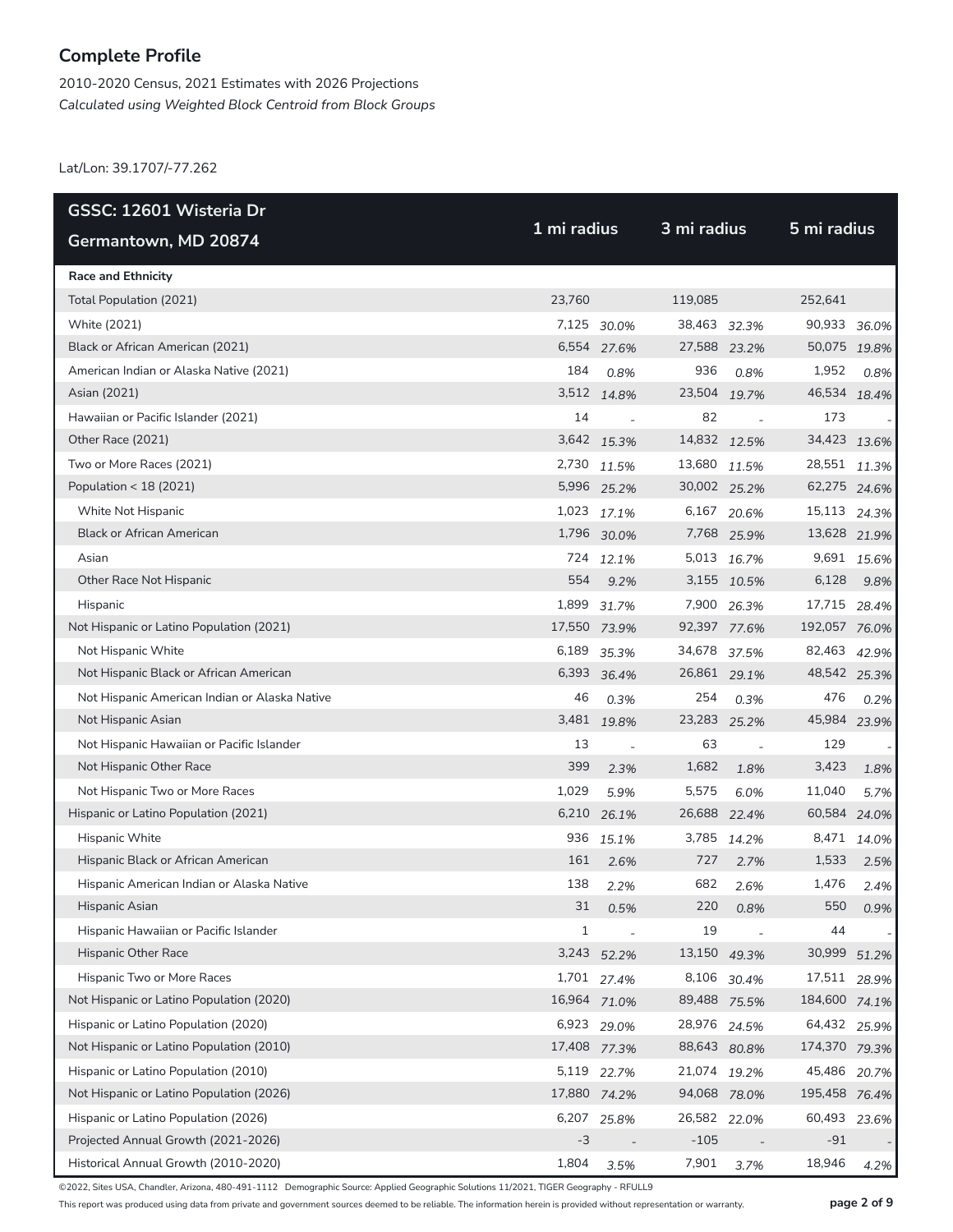2010-2020 Census, 2021 Estimates with 2026 Projections *Calculated using Weighted Block Centroid from Block Groups*

Lat/Lon: 39.1707/-77.262

| GSSC: 12601 Wisteria Dr              |              |             | 3 mi radius  |             | 5 mi radius   |      |
|--------------------------------------|--------------|-------------|--------------|-------------|---------------|------|
| Germantown, MD 20874                 | 1 mi radius  |             |              |             |               |      |
| <b>Total Age Distribution (2021)</b> |              |             |              |             |               |      |
| <b>Total Population</b>              | 23,760       |             | 119,085      |             | 252,641       |      |
| Age Under 5 Years                    | 1,795        | 7.6%        | 8,207        | 6.9%        | 17,097        | 6.8% |
| Age 5 to 9 Years                     | 1,664        | 7.0%        | 8,550        | 7.2%        | 17,609        | 7.0% |
| Age 10 to 14 Years                   | 1,616        | 6.8%        | 8,306        | 7.0%        | 17,183        | 6.8% |
| Age 15 to 19 Years                   | 1,491        | 6.3%        | 7,577        | 6.4%        | 15,996        | 6.3% |
| Age 20 to 24 Years                   | 1,644        | 6.9%        | 7,589        | 6.4%        | 15,790        | 6.3% |
| Age 25 to 29 Years                   | 1,926        | 8.1%        | 8,438        | 7.1%        | 17,097        | 6.8% |
| Age 30 to 34 Years                   | 2,122        | 8.9%        | 9,310        | 7.8%        | 19,090        | 7.6% |
| Age 35 to 39 Years                   | 1,966        | 8.3%        | 9,392        | 7.9%        | 19,278        | 7.6% |
| Age 40 to 44 Years                   | 1,758        | 7.4%        | 9,068        | 7.6%        | 18,768        | 7.4% |
| Age 45 to 49 Years                   | 1,610        | 6.8%        | 8,355        | 7.0%        | 17,503        | 6.9% |
| Age 50 to 54 Years                   | 1,495        | 6.3%        | 7,925        | 6.7%        | 16,935        | 6.7% |
| Age 55 to 59 Years                   | 1,361        | 5.7%        | 7,344        | 6.2%        | 15,919        | 6.3% |
| Age 60 to 64 Years                   | 1,173        | 4.9%        | 6,347        | 5.3%        | 13,942        | 5.5% |
| Age 65 to 69 Years                   | 816          | 3.4%        | 4,649        | 3.9%        | 10,613        | 4.2% |
| Age 70 to 74 Years                   | 581          | 2.4%        | 3,422        | 2.9%        | 7,922         | 3.1% |
| Age 75 to 79 Years                   | 335          | 1.4%        | 2,097        | 1.8%        | 4,946         | 2.0% |
| Age 80 to 84 Years                   | 197          | 0.8%        | 1,215        | 1.0%        | 3,149         | 1.2% |
| Age 85 Years or Over                 | 210          | 0.9%        | 1,295        | 1.1%        | 3,804         | 1.5% |
| Median Age                           | 33.3         |             | 35.1         |             | 36.2          |      |
| Age 19 Years or Less                 |              | 6,565 27.6% | 32,640 27.4% |             | 67,885 26.9%  |      |
| Age 20 to 64 Years                   | 15,056 63.4% |             | 73,768 61.9% |             | 154,321 61.1% |      |
| Age 65 Years or Over                 | 2,139        | 9.0%        | 12,677 10.6% |             | 30,434 12.0%  |      |
| Female Age Distribution (2021)       |              |             |              |             |               |      |
| Female Population                    | 12,145 51.1% |             | 61,131 51.3% |             | 128,216 50.8% |      |
| Age Under 5 Years                    | 860          | 7.1%        | 3,978        | 6.5%        | 8,242         | 6.4% |
| Age 5 to 9 Years                     | 813          | 6.7%        | 4,201        | 6.9%        | 8,592         | 6.7% |
| Age 10 to 14 Years                   | 799          | 6.6%        | 4,062        | 6.6%        | 8,304         | 6.5% |
| Age 15 to 19 Years                   | 699          | 5.8%        | 3,544        | 5.8%        | 7,610         | 5.9% |
| Age 20 to 24 Years                   | 800          | 6.6%        | 3,762        | 6.2%        | 7,611         | 5.9% |
| Age 25 to 29 Years                   | 1,030        | 8.5%        | 4,414        | 7.2%        | 8,677         | 6.8% |
| Age 30 to 34 Years                   | 1,084        | 8.9%        | 4,926        | 8.1%        | 9,753         | 7.6% |
| Age 35 to 39 Years                   | 1,001        | 8.2%        | 4,801        | 7.9%        | 9,604         | 7.5% |
| Age 40 to 44 Years                   | 892          | 7.3%        | 4,690        | 7.7%        | 9,580         | 7.5% |
| Age 45 to 49 Years                   | 828          | 6.8%        | 4,330        | 7.1%        | 8,918         | 7.0% |
| Age 50 to 54 Years                   | 784          | 6.5%        | 4,166        | 6.8%        | 8,877         | 6.9% |
| Age 55 to 59 Years                   | 734          | 6.0%        | 3,869        | 6.3%        | 8,316         | 6.5% |
| Age 60 to 64 Years                   | 613          | 5.0%        | 3,304        | 5.4%        | 7,069         | 5.5% |
| Age 65 to 69 Years                   | 458          | 3.8%        | 2,551        | 4.2%        | 5,660         | 4.4% |
| Age 70 to 74 Years                   | 298          | 2.5%        | 1,803        | 2.9%        | 4,312         | 3.4% |
| Age 75 to 79 Years                   | 198          | 1.6%        | 1,142        | 1.9%        | 2,700         | 2.1% |
| Age 80 to 84 Years                   | 114          | 0.9%        | 703          | 1.1%        | 1,797         | 1.4% |
| Age 85 Years or Over                 | 139          | 1.1%        | 883          | 1.4%        | 2,596         | 2.0% |
| Female Median Age                    | 34.1         |             | 36.0         |             | 37.2          |      |
| Age 19 Years or Less                 |              | 3,172 26.1% | 15,785 25.8% |             | 32,748 25.5%  |      |
| Age 20 to 64 Years                   |              | 7,765 63.9% | 38,263 62.6% |             | 78,405 61.2%  |      |
| Age 65 Years or Over                 | 1,208        | 9.9%        |              | 7,082 11.6% | 17,063 13.3%  |      |

©2022, Sites USA, Chandler, Arizona, 480-491-1112 Demographic Source: Applied Geographic Solutions 11/2021, TIGER Geography - RFULL9

This report was produced using data from private and government sources deemed to be reliable. The information herein is provided without representation or warranty. **page 3 of 9**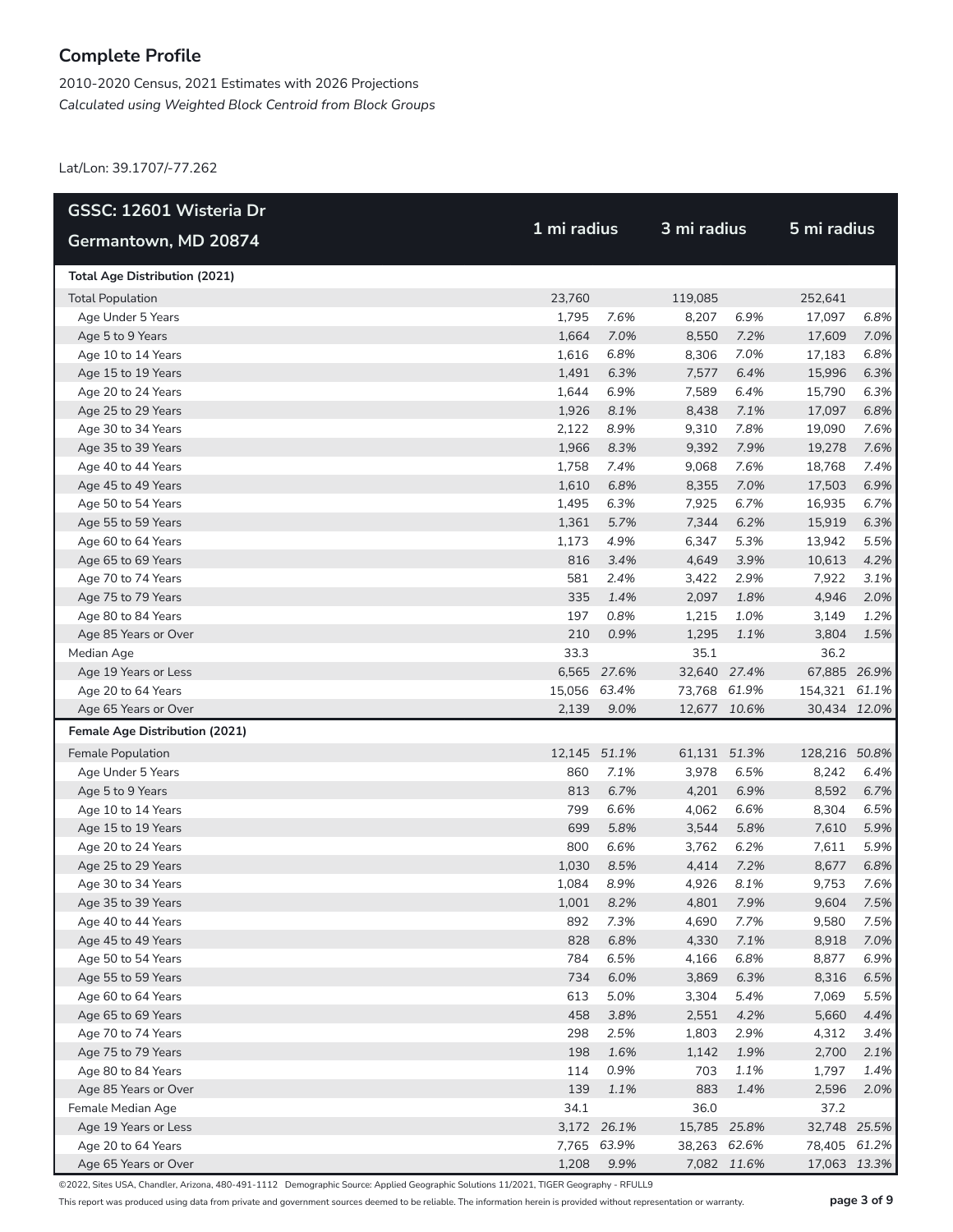2010-2020 Census, 2021 Estimates with 2026 Projections *Calculated using Weighted Block Centroid from Block Groups*

Lat/Lon: 39.1707/-77.262

| GSSC: 12601 Wisteria Dr      |              |             |              |           |               |           |  |
|------------------------------|--------------|-------------|--------------|-----------|---------------|-----------|--|
| Germantown, MD 20874         | 1 mi radius  |             | 3 mi radius  |           | 5 mi radius   |           |  |
| Male Age Distribution (2021) |              |             |              |           |               |           |  |
| Male Population              | 11,616 48.9% |             | 57,954 48.7% |           | 124,424 49.2% |           |  |
| Age Under 5 Years            | 934          | 8.0%        | 4,229        | 7.3%      | 8,856         | 7.1%      |  |
| Age 5 to 9 Years             | 850          | 7.3%        | 4,349        | 7.5%      | 9,017         | 7.2%      |  |
| Age 10 to 14 Years           | 817          | 7.0%        | 4,243        | 7.3%      | 8,879         | 7.1%      |  |
| Age 15 to 19 Years           | 792          | 6.8%        | 4,033        | 7.0%      | 8,386         | 6.7%      |  |
| Age 20 to 24 Years           | 844          | 7.3%        | 3,826        | 6.6%      | 8,179         | 6.6%      |  |
| Age 25 to 29 Years           | 897          | 7.7%        | 4,024        | 6.9%      | 8,420         | 6.8%      |  |
| Age 30 to 34 Years           | 1,038        | 8.9%        | 4,384        | 7.6%      | 9,337         | 7.5%      |  |
| Age 35 to 39 Years           | 966          | 8.3%        | 4,591        | 7.9%      | 9,674         | 7.8%      |  |
| Age 40 to 44 Years           | 866          | 7.5%        | 4,378        | 7.6%      | 9,187         | 7.4%      |  |
| Age 45 to 49 Years           | 783          | 6.7%        | 4,024        | 6.9%      | 8,586         | 6.9%      |  |
| Age 50 to 54 Years           | 711          | 6.1%        | 3,759        | 6.5%      | 8,058         | 6.5%      |  |
| Age 55 to 59 Years           | 627          | 5.4%        | 3,474        | 6.0%      | 7,604         | 6.1%      |  |
| Age 60 to 64 Years           | 560          | 4.8%        | 3,043        | 5.3%      | 6,873         | 5.5%      |  |
| Age 65 to 69 Years           | 358          | 3.1%        | 2,098        | 3.6%      | 4,953         | 4.0%      |  |
| Age 70 to 74 Years           | 283          | 2.4%        | 1,619        | 2.8%      | 3,611         | 2.9%      |  |
| Age 75 to 79 Years           | 136          | 1.2%        | 954          | 1.6%      | 2,246         | 1.8%      |  |
| Age 80 to 84 Years           | 83           | 0.7%        | 512          | 0.9%      | 1,352         | 1.1%      |  |
| Age 85 Years or Over         | 71           | 0.6%        | 412          | 0.7%      | 1,209         | 1.0%      |  |
| Male Median Age              | 32.4         |             | 34.2         |           | 35.1          |           |  |
| Age 19 Years or Less         |              | 3,393 29.2% | 16,854 29.1% |           | 35,137 28.2%  |           |  |
| Age 20 to 64 Years           |              | 7,291 62.8% | 35,505 61.3% |           | 75,917 61.0%  |           |  |
| Age 65 Years or Over         | 931          | 8.0%        | 5,595        | 9.7%      | 13,371 10.7%  |           |  |
| Males per 100 Females (2021) |              |             |              |           |               |           |  |
| <b>Overall Comparison</b>    | 96           |             | 95           |           | 97            |           |  |
| Age Under 5 Years            |              | 109 52.1%   | 106          | 51.5%     |               | 107 51.8% |  |
| Age 5 to 9 Years             |              | 105 51.1%   |              | 104 50.9% |               | 105 51.2% |  |
| Age 10 to 14 Years           |              | 102 50.5%   | 104          | 51.1%     |               | 107 51.7% |  |
| Age 15 to 19 Years           |              | 113 53.1%   |              | 114 53.2% |               | 110 52.4% |  |
| Age 20 to 24 Years           |              | 106 51.3%   |              | 102 50.4% |               | 107 51.8% |  |
| Age 25 to 29 Years           |              | 87 46.6%    |              | 91 47.7%  |               | 97 49.2%  |  |
| Age 30 to 34 Years           |              | 96 48.9%    |              | 89 47.1%  |               | 96 48.9%  |  |
| Age 35 to 39 Years           |              | 97 49.1%    |              | 96 48.9%  |               | 101 50.2% |  |
| Age 40 to 44 Years           |              | 97 49.3%    |              | 93 48.3%  |               | 96 49.0%  |  |
| Age 45 to 49 Years           |              | 95 48.6%    |              | 93 48.2%  |               | 96 49.1%  |  |
| Age 50 to 54 Years           |              | 91 47.5%    |              | 90 47.4%  |               | 91 47.6%  |  |
| Age 55 to 59 Years           |              | 85 46.0%    |              | 90 47.3%  |               | 91 47.8%  |  |
| Age 60 to 64 Years           |              | 91 47.8%    |              | 92 47.9%  |               | 97 49.3%  |  |
| Age 65 to 69 Years           |              | 78 43.8%    |              | 82 45.1%  |               | 88 46.7%  |  |
| Age 70 to 74 Years           |              | 95 48.7%    |              | 90 47.3%  |               | 84 45.6%  |  |
| Age 75 to 79 Years           |              | 69 40.7%    |              | 84 45.5%  |               | 83 45.4%  |  |
| Age 80 to 84 Years           |              | 72 42.0%    |              | 73 42.2%  |               | 75 42.9%  |  |
| Age 85 Years or Over         |              | 51 33.9%    |              | 47 31.8%  |               | 47 31.8%  |  |
| Age 19 Years or Less         |              | 107 51.7%   | 107          | 51.6%     |               | 107 51.8% |  |
| Age 20 to 39 Years           |              | 96 48.9%    |              | 94 48.4%  |               | 100 50.0% |  |
| Age 40 to 64 Years           |              | 92 47.9%    |              | 92 47.8%  |               | 94 48.5%  |  |
| Age 65 Years or Over         |              | 77 43.5%    |              | 79 44.1%  |               | 78 43.9%  |  |

©2022, Sites USA, Chandler, Arizona, 480-491-1112 Demographic Source: Applied Geographic Solutions 11/2021, TIGER Geography - RFULL9

This report was produced using data from private and government sources deemed to be reliable. The information herein is provided without representation or warranty. **page 4 of 9**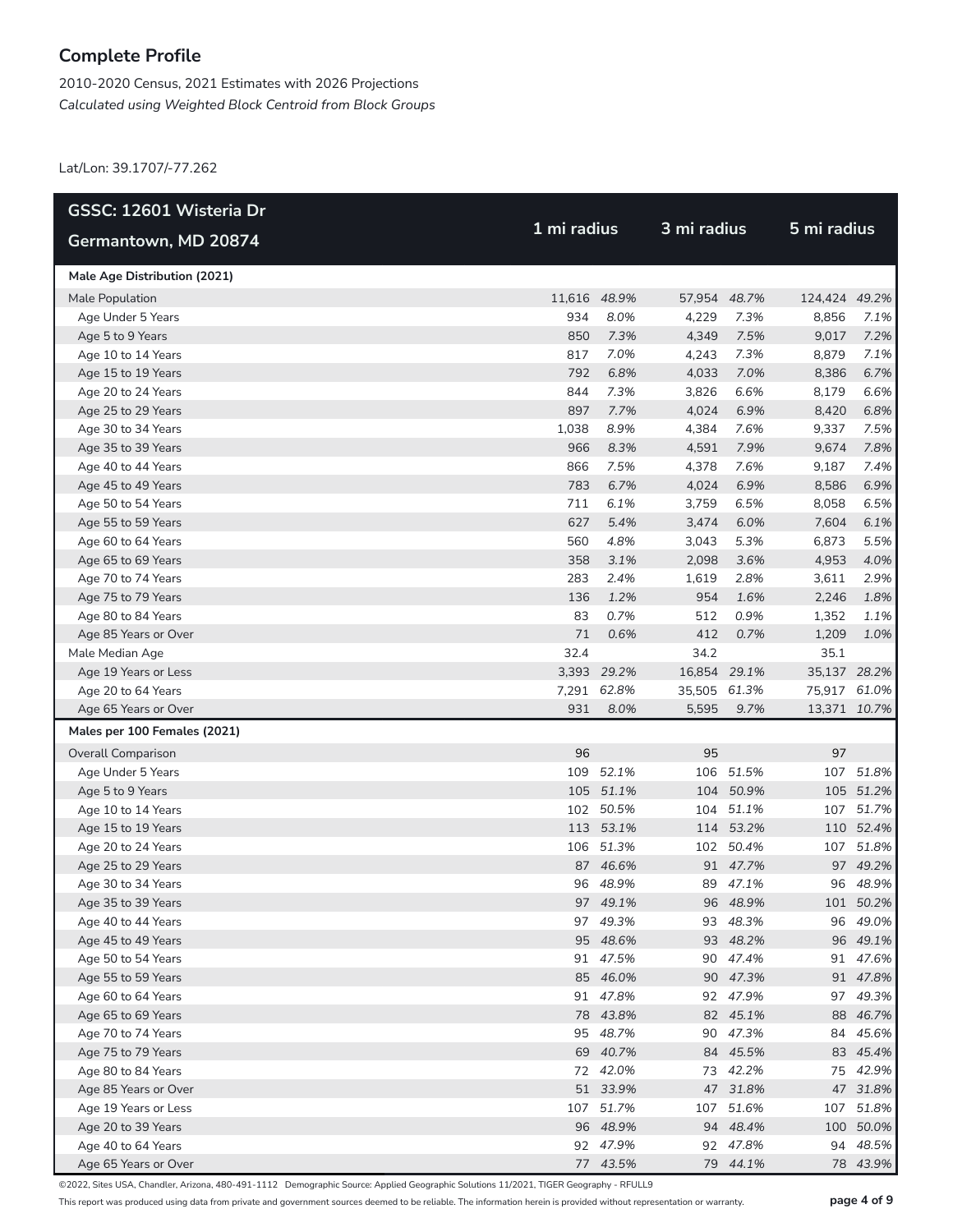2010-2020 Census, 2021 Estimates with 2026 Projections *Calculated using Weighted Block Centroid from Block Groups*

Lat/Lon: 39.1707/-77.262

| GSSC: 12601 Wisteria Dr                      | 1 mi radius  |             |               | 3 mi radius |               |             |  |
|----------------------------------------------|--------------|-------------|---------------|-------------|---------------|-------------|--|
| Germantown, MD 20874                         |              |             |               |             | 5 mi radius   |             |  |
| Household Type (2021)                        |              |             |               |             |               |             |  |
| <b>Total Households</b>                      | 8,566        |             | 41,779        |             | 87,533        |             |  |
| Households with Children                     |              | 3,236 37.8% | 15,983 38.3%  |             | 32,762 37.4%  |             |  |
| Average Household Size                       | 2.8          |             | 2.8           |             | 2.9           |             |  |
| Household Density per Square Mile            | 2,728        |             | 1,478         |             | 1.115         |             |  |
| Population Family                            | 20,098 84.6% |             | 103,296 86.7% |             | 218,953 86.7% |             |  |
| Population Non-Family                        |              | 3,646 15.3% | 15,573 13.1%  |             | 32,109 12.7%  |             |  |
| <b>Population Group Quarters</b>             | 16           |             | 215           | 0.2%        | 1,579         | 0.6%        |  |
| <b>Family Households</b>                     |              | 5,823 68.0% | 29,794 71.3%  |             | 62,997 72.0%  |             |  |
| Married Couple Households                    |              | 3,951 67.8% | 21,431 71.9%  |             | 46,722 74.2%  |             |  |
| Other Family Households with Children        |              | 1,873 32.2% |               | 8,363 28.1% | 16,274 25.8%  |             |  |
| Family Households with Children              |              | 3,215 55.2% | 15,879 53.3%  |             | 32,526 51.6%  |             |  |
| Married Couple with Children                 |              | 2,072 64.4% | 10,961 69.0%  |             | 23,107 71.0%  |             |  |
| Other Family Households with Children        |              | 1,143 35.6% |               | 4,917 31.0% |               | 9,419 29.0% |  |
| Family Households No Children                |              | 2,608 44.8% | 13,915 46.7%  |             | 30,471 48.4%  |             |  |
| Married Couple No Children                   |              | 1,879 72.0% | 10,469 75.2%  |             | 23,615 77.5%  |             |  |
| Other Family Households No Children          | 729          | 28.0%       |               | 3,446 24.8% |               | 6,855 22.5% |  |
| Non-Family Households                        |              | 2,743 32.0% | 11,985 28.7%  |             | 24,536 28.0%  |             |  |
| Non-Family Households with Children          | 21           | 0.8%        | 105           | 0.9%        | 236           | 1.0%        |  |
| Non-Family Households No Children            | 2,721        | 99.2%       | 11,880        | 99.1%       | 24,301 99.0%  |             |  |
| Average Family Household Size                | 3.5          |             | 3.5           |             | 3.5           |             |  |
| Average Family Income                        | \$121,346    |             | \$139,430     |             | \$146,146     |             |  |
| Median Family Income                         | \$98,767     |             | \$120,062     |             | \$130,111     |             |  |
| Average Non-Family Household Size            | 1.3          |             | 1.3           |             | 1.3           |             |  |
| Marital Status (2021)                        |              |             |               |             |               |             |  |
| Population Age 15 Years or Over              | 18,686       |             | 94,023        |             | 200,752       |             |  |
| Never Married                                |              | 7,399 39.6% | 32,962 35.1%  |             | 68,245 34.0%  |             |  |
| <b>Currently Married</b>                     |              | 7,498 40.1% | 42,781 45.5%  |             | 94,191 46.9%  |             |  |
| <b>Previously Married</b>                    |              | 3,788 20.3% | 18,279 19.4%  |             | 38,315 19.1%  |             |  |
| Separated                                    |              | 1,197 31.6% |               | 5,599 30.6% | 12,070 31.5%  |             |  |
| Widowed                                      |              | 590 15.6%   |               | 3,655 20.0% | 7,749         | 20.2%       |  |
| Divorced                                     |              | 2,001 52.8% |               | 9,025 49.4% | 18,497 48.3%  |             |  |
| <b>Educational Attainment (2021)</b>         |              |             |               |             |               |             |  |
| Adult Population Age 25 Years or Over        | 15,551       |             | 78,856        |             | 168,966       |             |  |
| Elementary (Grade Level 0 to 8)              | 1,109        | 7.1%        | 4,149         | 5.3%        | 9,940         | 5.9%        |  |
| Some High School (Grade Level 9 to 11)       | 701          | 4.5%        | 3,360         | 4.3%        | 7,231         | 4.3%        |  |
| High School Graduate                         | 3,255        | 20.9%       | 12,317 15.6%  |             | 25,728        | 15.2%       |  |
| Some College                                 |              | 2,692 17.3% | 12,563 15.9%  |             | 24,639 14.6%  |             |  |
| Associate Degree Only                        | 1,286        | 8.3%        | 6,191         | 7.9%        | 11,755        | 7.0%        |  |
| <b>Bachelor Degree Only</b>                  |              | 3,547 22.8% | 21,816 27.7%  |             | 46,977 27.8%  |             |  |
| Graduate Degree                              |              | 2,961 19.0% | 18,461 23.4%  |             | 42,695 25.3%  |             |  |
| Any College (Some College or Higher)         | 10,486 67.4% |             | 59,031 74.9%  |             | 126,066 74.6% |             |  |
| College Degree + (Bachelor Degree or Higher) |              | 6,508 41.8% | 40,277 51.1%  |             | 89,672 53.1%  |             |  |

©2022, Sites USA, Chandler, Arizona, 480-491-1112 Demographic Source: Applied Geographic Solutions 11/2021, TIGER Geography - RFULL9

This report was produced using data from private and government sources deemed to be reliable. The information herein is provided without representation or warranty. **page 5 of 9**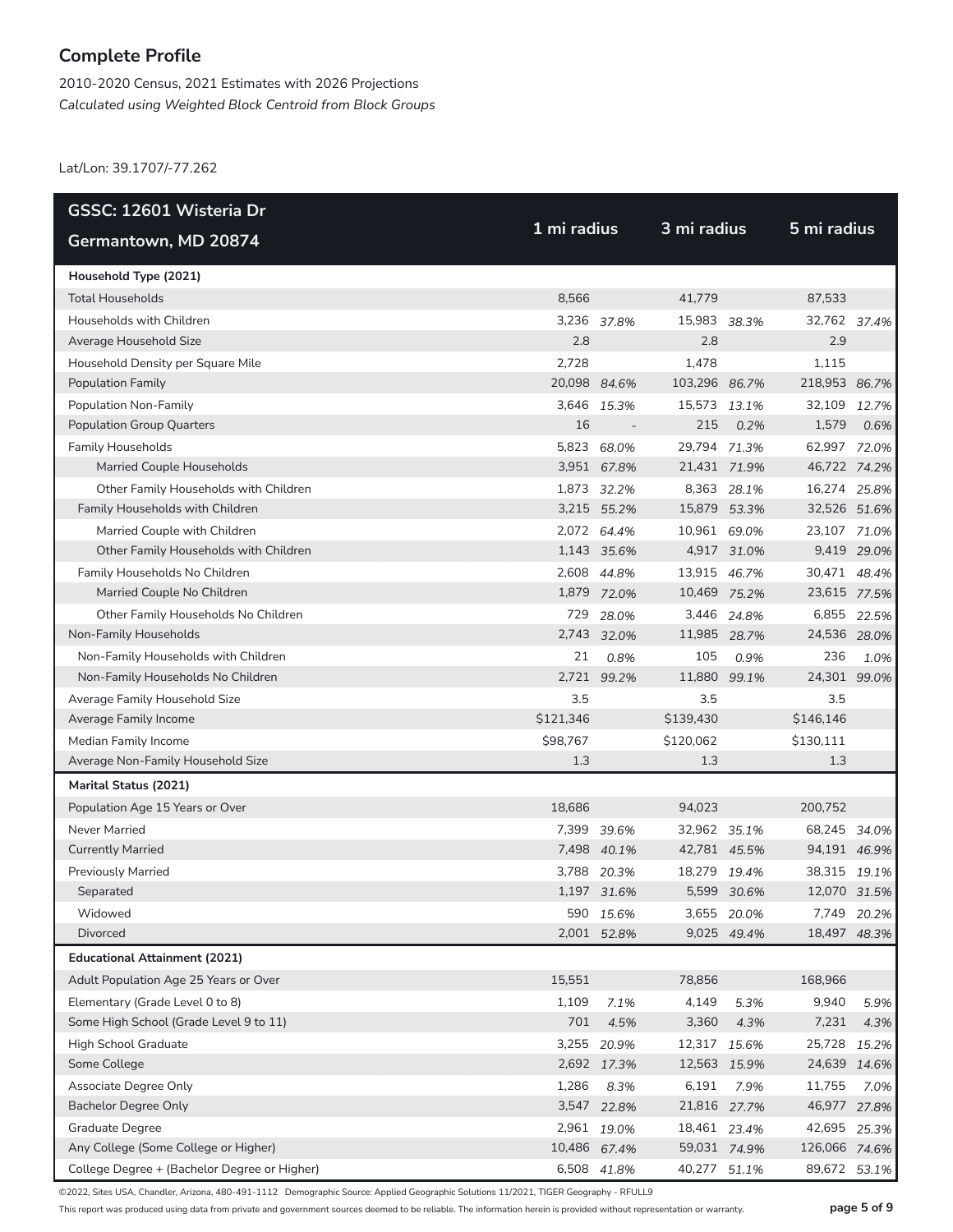2010-2020 Census, 2021 Estimates with 2026 Projections *Calculated using Weighted Block Centroid from Block Groups*

Lat/Lon: 39.1707/-77.262

| GSSC: 12601 Wisteria Dr                                                  |              |                            |              |             |                              |             |  |
|--------------------------------------------------------------------------|--------------|----------------------------|--------------|-------------|------------------------------|-------------|--|
| Germantown, MD 20874                                                     | 1 mi radius  |                            | 3 mi radius  |             | 5 mi radius                  |             |  |
| Housing                                                                  |              |                            |              |             |                              |             |  |
| Total Housing Units (2021)                                               | 8,967        |                            | 43,230       |             | 91,054                       |             |  |
| Total Housing Units (2020)                                               | 9,064        |                            | 42,963       |             | 89,431                       |             |  |
| Historical Annual Growth (2020-2021)                                     | $-96$        |                            | 267          |             | 1,623                        |             |  |
| Housing Units Occupied (2021)                                            |              | 8,566 95.5%                | 41,779       | 96.6%       | 87,533 96.1%                 |             |  |
| Housing Units Owner-Occupied                                             |              | 5,135 59.9%                | 27,609 66.1% |             | 58,047 66.3%                 |             |  |
| Housing Units Renter-Occupied                                            |              | 3.431 40.1%                | 14,170 33.9% |             | 29,486 33.7%                 |             |  |
| Housing Units Vacant (2021)                                              | 401          | 4.5%                       | 1,451        | 3.4%        | 3,521                        | 3.9%        |  |
| Household Size (2021)                                                    |              |                            |              |             |                              |             |  |
| <b>Total Households</b>                                                  | 8,566        |                            | 41,779       |             | 87,533                       |             |  |
| 1 Person Households                                                      |              | 2,058 24.0%                |              | 9,287 22.2% | 19,137 21.9%                 |             |  |
| 2 Person Households                                                      |              | 2,257 26.3%                | 11,129 26.6% |             | 23,502 26.8%                 |             |  |
| 3 Person Households                                                      | 1,669        | 19.5%                      |              | 8,004 19.2% | 16,556 18.9%                 |             |  |
| 4 Person Households                                                      |              | 1,440 16.8%                |              | 7,494 17.9% | 15,468 17.7%                 |             |  |
| 5 Person Households                                                      | 693          | 8.1%                       | 3,432        | 8.2%        | 7,363                        | 8.4%        |  |
| 6 Person Households                                                      | 268          | 3.1%                       | 1,433        | 3.4%        | 3,080                        | 3.5%        |  |
| 7 or More Person Households                                              | 180          | 2.1%                       | 1,000        | 2.4%        | 2,428                        | 2.8%        |  |
| Household Income Distribution (2021)                                     |              |                            |              |             |                              |             |  |
| HH Income \$200,000 or More                                              |              | 982 11.5%                  |              | 6,821 16.3% | 16,598 19.0%                 |             |  |
| HH Income \$150,000 to \$199,999                                         | 794          | 9.3%                       |              | 4,601 11.0% |                              | 9,640 11.0% |  |
| HH Income \$125,000 to \$149,999                                         | 769          | 9.0%                       | 3,633        | 8.7%        | 7,583                        | 8.7%        |  |
| HH Income \$100,000 to \$124,999                                         |              | 1,089 12.7%                |              | 4,832 11.6% | 10,422 11.9%                 |             |  |
| HH Income \$75,000 to \$99,999                                           |              | 1,228 14.3%                |              | 5,855 14.0% | 11,748 13.4%                 |             |  |
| HH Income \$50,000 to \$74,999                                           |              | 1,697 19.8%                |              | 6,804 16.3% | 12,659 14.5%                 |             |  |
| HH Income \$35,000 to \$49,999                                           |              | 967 11.3%                  | 3,586        | 8.6%        | 6,940                        | 7.9%        |  |
| HH Income \$25,000 to \$34,999                                           | 501          | 5.9%                       | 1,951        | 4.7%        | 4,065                        | 4.6%        |  |
| HH Income \$15,000 to \$24,999                                           | 109          | 1.3%                       | 1,148        | 2.7%        | 2,754                        | 3.1%        |  |
| HH Income \$10,000 to \$14,999                                           | 110          | 1.3%                       | 594          | 1.4%        | 1,318                        | 1.5%        |  |
| HH Income Under \$10,000                                                 | 321          | 3.7%                       | 1,953        | 4.7%        | 3,806                        | 4.3%        |  |
| Household Vehicles (2021)                                                |              |                            |              |             |                              |             |  |
| Households 0 Vehicles Available                                          | 647          | 7.6%                       | 2,300        | 5.5%        | 5,357                        | 6.1%        |  |
| Households 1 Vehicle Available                                           |              | 2,975 34.7%                | 14,476 34.6% |             | 30,125 34.4%                 |             |  |
| Households 2 Vehicles Available                                          |              | 3,504 40.9%                | 17,056 40.8% |             | 34,877 39.8%                 |             |  |
| Households 3 or More Vehicles Available                                  |              | 1.441 16.8%                |              | 7,947 19.0% | 17,175 19.6%                 |             |  |
| Total Vehicles Available                                                 | 14,608       |                            | 74,878       |             | 157,177                      |             |  |
| Average Vehicles per Household                                           | 1.7          |                            | 1.8          |             | 1.8                          |             |  |
| Owner-Occupied Household Vehicles                                        | 10,024 68.6% |                            | 55,615 74.3% |             | 117,787 74.9%                |             |  |
| Average Vehicles per Owner-Occupied Household                            | 2.0          |                            | 2.0          |             | 2.0                          |             |  |
| Renter-Occupied Household Vehicles                                       |              | 4,584 31.4%                | 19,263 25.7% |             | 39,391 25.1%                 |             |  |
| Average Vehicles per Renter-Occupied Household                           | 1.3          |                            | 1.4          |             | 1.3                          |             |  |
| Travel Time (2021)                                                       |              |                            |              |             |                              |             |  |
| Worker Base Age 16 years or Over<br>Travel to Work in 14 Minutes or Less | 11,976       |                            | 60,276       |             | 126,800                      |             |  |
|                                                                          |              | 1,455 12.2%<br>3,789 31.6% | 16,967 28.1% | 7,653 12.7% | 16,822 13.3%                 |             |  |
| Travel to Work in 15 to 29 Minutes<br>Travel to Work in 30 to 59 Minutes |              | 4,181 34.9%                | 20,310 33.7% |             | 35,140 27.7%<br>43,186 34.1% |             |  |
| Travel to Work in 60 Minutes or More                                     |              | 2,149 17.9%                | 12,225 20.3% |             | 24,562 19.4%                 |             |  |
| Work at Home                                                             | 402          | 3.4%                       | 3,122        | 5.2%        | 7,090                        | 5.6%        |  |
| Average Minutes Travel to Work                                           | 29.9         |                            | 32.1         |             | 31.9                         |             |  |

©2022, Sites USA, Chandler, Arizona, 480-491-1112 Demographic Source: Applied Geographic Solutions 11/2021, TIGER Geography - RFULL9

This report was produced using data from private and government sources deemed to be reliable. The information herein is provided without representation or warranty. **page 6 of 9**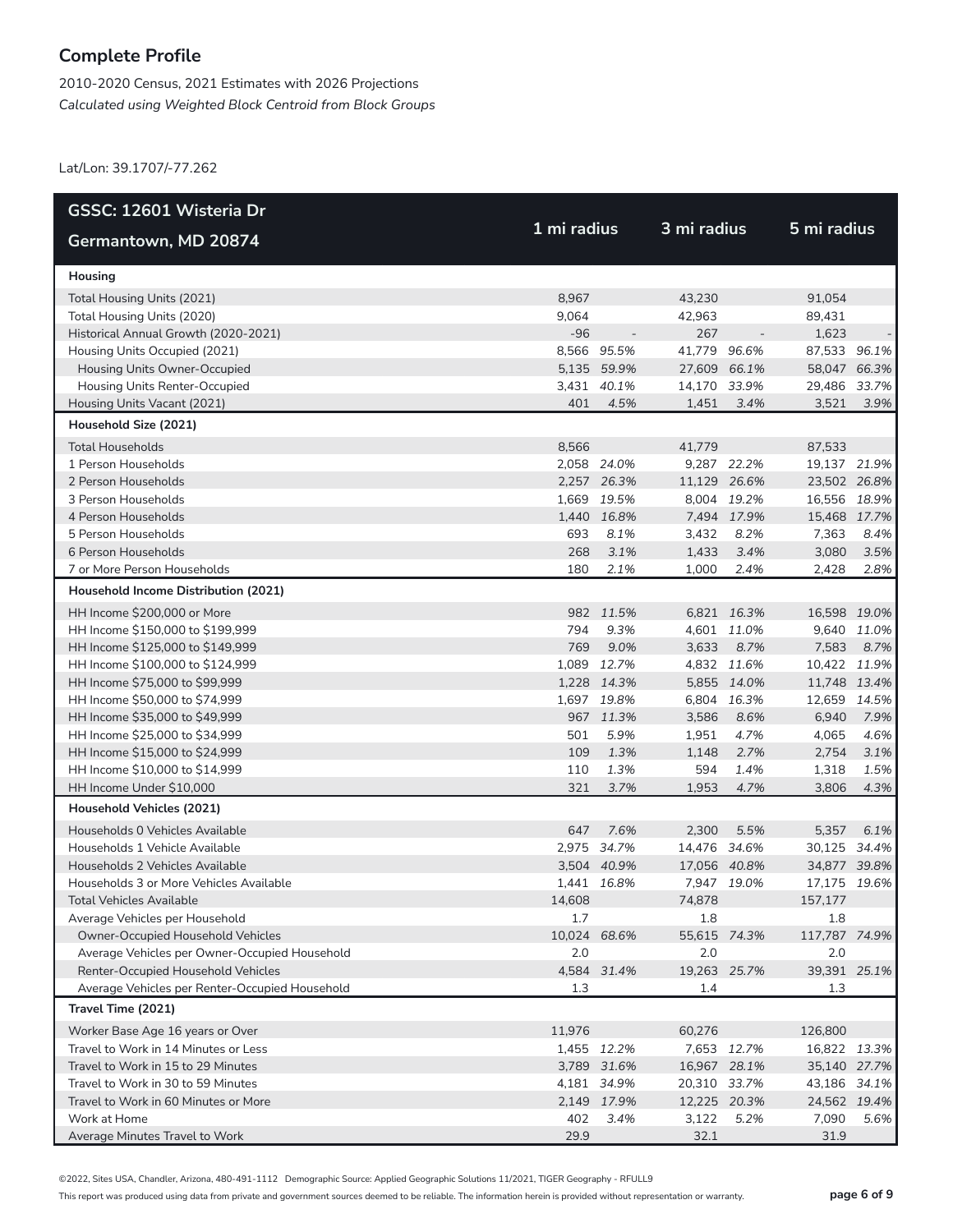2010-2020 Census, 2021 Estimates with 2026 Projections *Calculated using Weighted Block Centroid from Block Groups*

Lat/Lon: 39.1707/-77.262

| GSSC: 12601 Wisteria Dr                        |                          |                          | 3 mi radius  |                          |               |       |  |
|------------------------------------------------|--------------------------|--------------------------|--------------|--------------------------|---------------|-------|--|
| Germantown, MD 20874                           | 1 mi radius              |                          |              |                          | 5 mi radius   |       |  |
| Transportation To Work (2021)                  |                          |                          |              |                          |               |       |  |
| Worker Base Age 16 years or Over               | 11,976                   |                          | 60,276       |                          | 126,800       |       |  |
| Drive to Work Alone                            |                          | 8,473 70.7%              | 42,455 70.4% |                          | 88,531 69.8%  |       |  |
| Drive to Work in Carpool                       |                          | 1,441 12.0%              |              | 7,419 12.3%              | 14,910 11.8%  |       |  |
| Travel to Work by Public Transportation        |                          | 1,318 11.0%              | 5,846        | 9.7%                     | 13,116 10.3%  |       |  |
| Drive to Work on Motorcycle                    |                          |                          | 16           |                          | 24            |       |  |
| Bicycle to Work                                | 5                        |                          | 84           | 0.1%                     | 206           | 0.2%  |  |
| Walk to Work                                   | 156                      | 1.3%                     | 792          | 1.3%                     | 1,749         | 1.4%  |  |
| <b>Other Means</b>                             | 181                      | 1.5%                     | 542          | 0.9%                     | 1,175         | 0.9%  |  |
| Work at Home                                   | 402                      | 3.4%                     | 3,122        | 5.2%                     | 7,090         | 5.6%  |  |
| Daytime Demographics (2021)                    |                          |                          |              |                          |               |       |  |
| <b>Total Businesses</b>                        | 799                      |                          | 3,676        |                          | 7,821         |       |  |
| <b>Total Employees</b>                         | 6,336                    |                          | 49.089       |                          | 85,555        |       |  |
| Company Headquarter Businesses                 | 28                       | 3.5%                     | 142          | 3.9%                     | 277           | 3.5%  |  |
| Company Headquarter Employees                  | 535                      | 8.4%                     |              | 7,237 14.7%              | 10,419 12.2%  |       |  |
| <b>Employee Population per Business</b>        |                          | 7.9 to 1                 | 13.4 to 1    |                          | 10.9 to 1     |       |  |
| <b>Residential Population per Business</b>     | 29.7 to 1                |                          | 32.4 to 1    |                          | 32.3 to 1     |       |  |
| Adj. Daytime Demographics Age 16 Years or Over | 12,646                   |                          | 80,823       |                          | 155,438       |       |  |
| <b>Labor Force</b>                             |                          |                          |              |                          |               |       |  |
| Labor Population Age 16 Years or Over (2021)   | 18,373                   |                          | 92,357       |                          | 197,332       |       |  |
| Labor Force Total Males (2021)                 |                          | 8,851 48.2%              | 44,232 47.9% |                          | 95,868 48.6%  |       |  |
| Male Civilian Employed                         |                          | 5,816 65.7%              | 30,924 69.9% |                          | 66,184 69.0%  |       |  |
| Male Civilian Unemployed                       | 620                      | 7.0%                     | 1,889        | 4.3%                     | 4,350         | 4.5%  |  |
| Males in Armed Forces                          | 56                       | 0.6%                     | 235          | 0.5%                     | 404           | 0.4%  |  |
| Males Not in Labor Force                       |                          | 2,359 26.7%              | 11,184 25.3% |                          | 24,930        | 26.0% |  |
| Labor Force Total Females (2021)               |                          | 9,522 51.8%              | 48,125 52.1% |                          | 101,464 51.4% |       |  |
| Female Civilian Employed                       | 6,161                    | 64.7%                    | 29,353 61.0% |                          | 60,616        | 59.7% |  |
| Female Civilian Unemployed                     | 211                      | 2.2%                     | 1,858        | 3.9%                     | 3,638         | 3.6%  |  |
| <b>Females in Armed Forces</b>                 | 31                       | 0.3%                     | 111          | 0.2%                     | 244           | 0.2%  |  |
| Females Not in Labor Force                     |                          | 3,120 32.8%              | 16,803 34.9% |                          | 36,966 36.4%  |       |  |
| <b>Unemployment Rate</b>                       | 831                      | 4.5%                     | 3,747        | 4.1%                     | 7,988         | 4.0%  |  |
| Occupation (2021)                              |                          |                          |              |                          |               |       |  |
| Occupation Population Age 16 Years or Over     | 11,976                   |                          | 60,276       |                          | 126,800       |       |  |
| <b>Occupation Total Males</b>                  |                          | 5,816 48.6%              | 30,924 51.3% |                          | 66,184 52.2%  |       |  |
| <b>Occupation Total Females</b>                |                          | 6,161 51.4%              | 29,353 48.7% |                          | 60,616 47.8%  |       |  |
| Management, Business, Financial Operations     | 1,994                    | $\overline{\phantom{a}}$ | 11,856 19.7% |                          | 25,120 19.8%  |       |  |
| Professional, Related                          |                          | 3,221 26.9%              | 19,450 32.3% |                          | 41,191 32.5%  |       |  |
| Service                                        |                          | 2,527 21.1%              | 10,392 17.2% |                          | 22,265 17.6%  |       |  |
| Sales, Office                                  |                          | 2,369 19.8%              | 10,729 17.8% |                          | 20,806 16.4%  |       |  |
| Farming, Fishing, Forestry                     | $\overline{\phantom{a}}$ | $\overline{\phantom{a}}$ | 9            | $\overline{\phantom{a}}$ | 58            |       |  |
| Construction, Extraction, Maintenance          | 811                      | 6.8%                     | 3,770        | 6.3%                     | 8,882         | 7.0%  |  |
| Production, Transport, Material Moving         | 1,054                    | 8.8%                     | 4,071        | 6.8%                     | 8,479         | 6.7%  |  |
| <b>White Collar Workers</b>                    |                          | 7,584 63.3%              | 42,034 69.7% |                          | 87,116 68.7%  |       |  |
| <b>Blue Collar Workers</b>                     |                          | 4,392 36.7%              | 18,242 30.3% |                          | 39,684        | 31.3% |  |

©2022, Sites USA, Chandler, Arizona, 480-491-1112 Demographic Source: Applied Geographic Solutions 11/2021, TIGER Geography - RFULL9

This report was produced using data from private and government sources deemed to be reliable. The information herein is provided without representation or warranty. **page 7 of 9**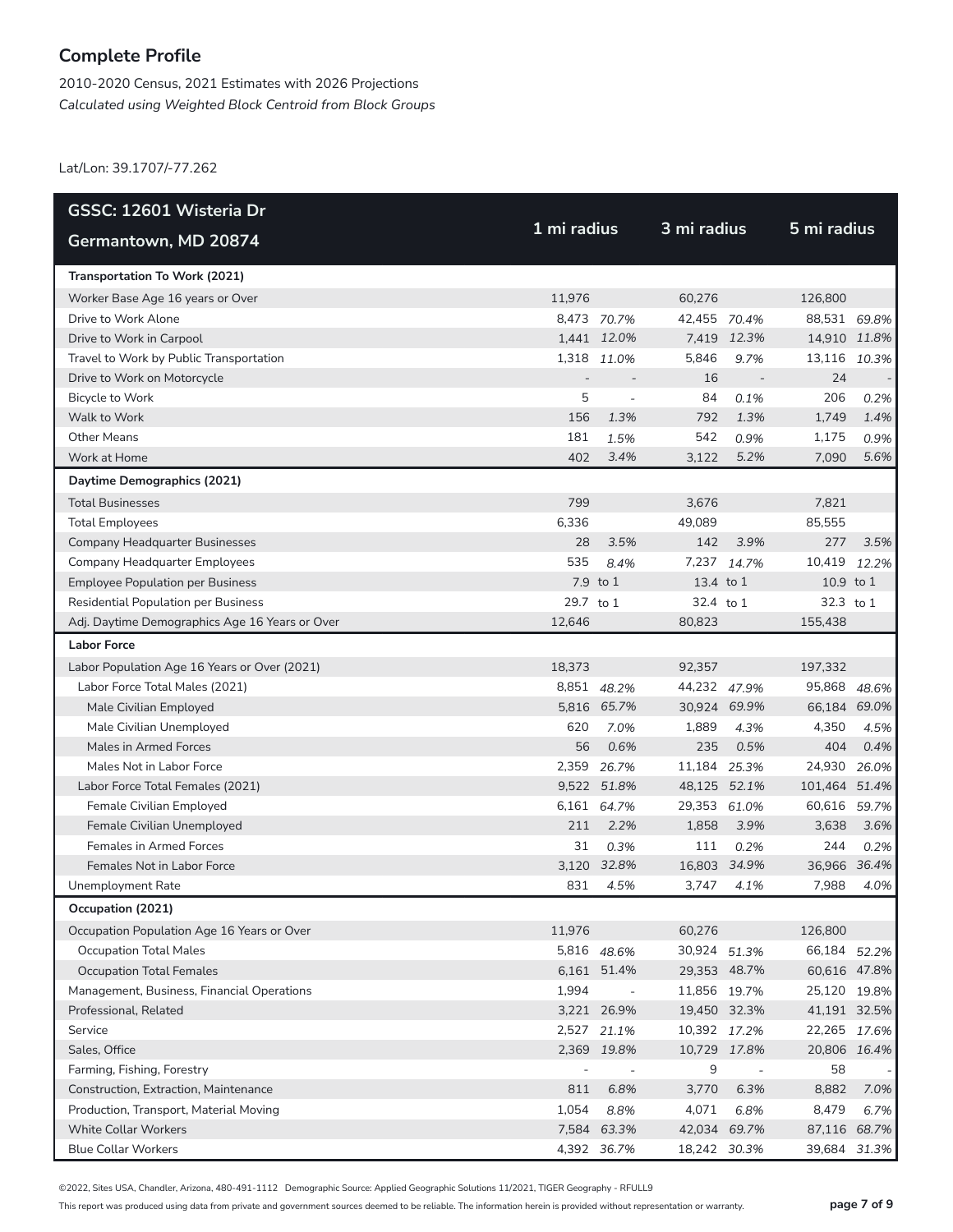2010-2020 Census, 2021 Estimates with 2026 Projections *Calculated using Weighted Block Centroid from Block Groups*

Lat/Lon: 39.1707/-77.262

| GSSC: 12601 Wisteria Dr            |                          |                          |                          |                |              |             |
|------------------------------------|--------------------------|--------------------------|--------------------------|----------------|--------------|-------------|
| Germantown, MD 20874               | 1 mi radius              |                          | 3 mi radius              |                | 5 mi radius  |             |
| Units In Structure (2021)          |                          |                          |                          |                |              |             |
| <b>Total Units</b>                 | 8,273                    |                          | 38,886                   |                | 77,397       |             |
| 1 Detached Unit                    |                          | 1,333 16.1%              | 12,396 31.9%             |                | 28,882 37.3% |             |
| 1 Attached Unit                    |                          | 4,203 50.8%              | 15,717 40.4%             |                | 30,075 38.9% |             |
| 2 Units                            | 47                       | 0.6%                     | 179                      | 0.5%           | 576          | 0.7%        |
| 3 to 4 Units                       | 290                      | 3.5%                     | 961                      | 2.5%           | 1,575        | 2.0%        |
| 5 to 9 Units                       | 563                      | 6.8%                     | 2,695                    | 6.9%           | 5,595        | 7.2%        |
| 10 to 19 Units                     |                          | 1,571 19.0%              | 6,662                    | 17.1%          | 11,910 15.4% |             |
| 20 to 49 Units                     | 143                      | 1.7%                     | 638                      | 1.6%           | 1,740        | 2.2%        |
| 50 or More Units                   | 404                      | 4.9%                     | 2,368                    | 6.1%           | 6,979        | 9.0%        |
| Mobile Home or Trailer             | 13                       | 0.2%                     | 145                      | 0.4%           | 181          | 0.2%        |
| <b>Other Structure</b>             |                          |                          | 18                       |                | 20           |             |
| Homes Built By Year (2021)         |                          |                          |                          |                |              |             |
| Homes Built 2014 or later          | 291                      | 3.2%                     | 1,408                    | 3.3%           | 4,974        | 5.5%        |
| Homes Built 2010 to 2013           | 67                       | 0.8%                     | 741                      | 1.7%           | 3,136        | 3.4%        |
| Homes Built 2000 to 2009           |                          | 913 10.2%                |                          | 5,533 12.8%    | 11,200 12.3% |             |
| Homes Built 1990 to 1999           |                          | 1,373 15.3%              |                          | 9,324 21.6%    | 16,310 17.9% |             |
| Homes Built 1980 to 1989           |                          | 3.578 39.9%              | 13,109 30.3%             |                | 24,453 26.9% |             |
| Homes Built 1970 to 1979           |                          | 1,226 13.7%              |                          | 6,181 14.3%    | 14,712 16.2% |             |
| Homes Built 1960 to 1969           | 479                      | 5.3%                     | 2,634                    | 6.1%           | 6,440        | 7.1%        |
| Homes Built 1950 to 1959           | 355                      | 4.0%                     | 1,525                    | 3.5%           | 3,298        | 3.6%        |
| Homes Built 1940 to 1949           | 153                      | 1.7%                     | 680                      | 1.6%           | 1,486        | 1.6%        |
| Homes Built Before 1939            | 132                      | 1.5%                     | 643                      | 1.5%           | 1,525        | 1.7%        |
| Median Age of Homes                | 30.7 yrs                 |                          | 29.5 yrs                 |                | 30.0 yrs     |             |
| Home Values (2021)                 |                          |                          |                          |                |              |             |
| Owner Specified Housing Units      | 5,135                    |                          | 27,609                   |                | 58,047       |             |
| Home Values \$1,000,000 or More    | 119                      | 2.3%                     | 483                      | 1.7%           | 1,461        | 2.5%        |
| Home Values \$750,000 to \$999,999 | 191                      | 3.7%                     | 920                      | 3.3%           | 3,461        | 6.0%        |
| Home Values \$500,000 to \$749,999 |                          | 513 10.0%                |                          | 6,544 23.7%    | 14,932 25.7% |             |
| Home Values \$400,000 to \$499,999 |                          | 722 14.1%                |                          | 4,314 15.6%    | 10,314 17.8% |             |
| Home Values \$300,000 to \$399,999 |                          | 1,117 21.7%              |                          | 6,381 23.1%    | 11,644 20.1% |             |
| Home Values \$250,000 to \$299,999 |                          | 1,112 21.6%              |                          | 3,331 12.1%    |              | 6,049 10.4% |
| Home Values \$200,000 to \$249,999 |                          | 816 15.9%                | 2,699                    | 9.8%           | 4,799        | 8.3%        |
| Home Values \$175,000 to \$199,999 | 248                      | 4.8%                     | 963                      | 3.5%           | 1,552        | 2.7%        |
| Home Values \$150,000 to \$174,999 | 129                      | 2.5%                     | 666                      | 2.4%           | 1.135        | 2.0%        |
| Home Values \$125,000 to \$149,999 | 110                      | 2.1%                     | 510                      | 1.8%           | 1,018        | 1.8%        |
| Home Values \$100,000 to \$124,999 | 22                       | 0.4%                     | 363                      | 1.3%           | 659          | 1.1%        |
| Home Values \$90,000 to \$99,999   | 3                        | $\overline{a}$           | 49                       | 0.2%           | 199          | 0.3%        |
| Home Values \$80,000 to \$89,999   | 1                        | $\overline{a}$           | 49                       | 0.2%           | 117          | 0.2%        |
| Home Values \$70,000 to \$79,999   |                          |                          | 11                       |                | 22           |             |
| Home Values \$60,000 to \$69,999   | $\overline{\phantom{a}}$ | $\overline{\phantom{a}}$ | $\overline{4}$           | $\overline{a}$ | 27           |             |
| Home Values \$50,000 to \$59,999   | $\overline{4}$           | $\overline{\phantom{a}}$ | 11                       | $\overline{a}$ | 23           |             |
| Home Values \$35,000 to \$49,999   | 11                       | 0.2%                     | 56                       | 0.2%           | 71           | 0.1%        |
| Home Values \$25,000 to \$34,999   | 3                        |                          | 65                       | 0.2%           | 89           | 0.2%        |
| Home Values \$10,000 to \$24,999   |                          |                          | $\overline{\phantom{a}}$ |                | 37           |             |
| Home Values Under \$10,000         | 14                       | 0.3%                     | 189                      | 0.7%           | 437          | 0.8%        |
| Owner-Occupied Median Home Value   | \$327,659                |                          | \$390,503                |                | \$425,131    |             |
| Renter-Occupied Median Rent        | \$1,542                  |                          | \$1,572                  |                | \$1,600      |             |

©2022, Sites USA, Chandler, Arizona, 480-491-1112 Demographic Source: Applied Geographic Solutions 11/2021, TIGER Geography - RFULL9

This report was produced using data from private and government sources deemed to be reliable. The information herein is provided without representation or warranty. **page 8 of 9**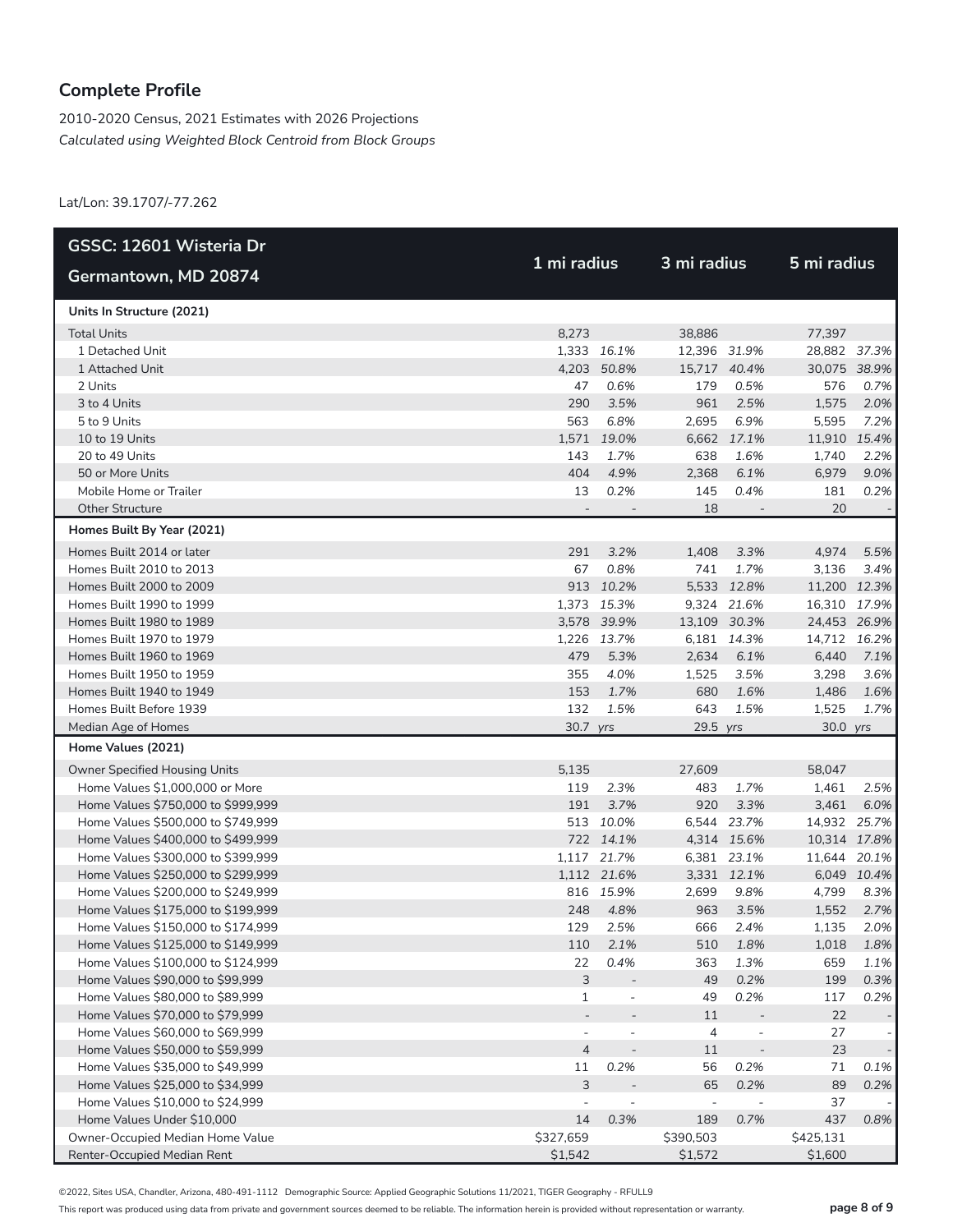2010-2020 Census, 2021 Estimates with 2026 Projections *Calculated using Weighted Block Centroid from Block Groups*

Lat/Lon: 39.1707/-77.262

| GSSC: 12601 Wisteria Dr                         |               |               |               |       |               |       |
|-------------------------------------------------|---------------|---------------|---------------|-------|---------------|-------|
| Germantown, MD 20874                            | 1 mi radius   |               | 3 mi radius   |       | 5 mi radius   |       |
| <b>Total Annual Consumer Expenditure (2021)</b> |               |               |               |       |               |       |
| <b>Total Household Expenditure</b>              | \$631.68 M    |               | \$3.37 B      |       | \$7.37 B      |       |
| Total Non-Retail Expenditure                    | \$333.6 M     |               | \$1.79 B      |       | \$3.91 B      |       |
| <b>Total Retail Expenditure</b>                 | \$298.08 M    |               | \$1.59B       |       | \$3.46 B      |       |
| Apparel                                         | \$22.68 M     |               | \$122.09 M    |       | \$267.28 M    |       |
| Contributions                                   | \$20.89 M     |               | \$115.54 M    |       | \$256.7 M     |       |
| Education                                       | \$20.11 M     |               | \$113.97 M    |       | \$254.77 M    |       |
| Entertainment                                   | \$36.18 M     |               | \$195.41 M    |       | \$428.5 M     |       |
| Food and Beverages                              | \$92.73 M     |               | \$491.39 M    |       | \$1.07 B      |       |
| Furnishings and Equipment                       | \$22.44 M     |               | \$120.79 M    |       | \$264.56 M    |       |
| Gifts                                           | \$16.03 M     |               | \$88.63 M     |       | \$197.74 M    |       |
| <b>Health Care</b>                              | \$51.96 M     |               | \$273.94 M    |       | \$595.29 M    |       |
| <b>Household Operations</b>                     | \$24.9 M      |               | \$134.72 M    |       | \$295.92 M    |       |
| Miscellaneous Expenses                          | \$11.98 M     |               | \$64.1 M      |       | \$140.21 M    |       |
| Personal Care                                   | \$8.48 M      |               | \$45.24 M     |       | \$98.77 M     |       |
| Personal Insurance                              | \$4.55 M      |               | \$25.13 M     |       | \$55.61 M     |       |
| Reading                                         | \$1.37 M      |               | \$7.35 M      |       | \$16.13 M     |       |
| Shelter                                         | \$133.07 M    |               | \$708.67 M    |       | \$1.55 B      |       |
| Tobacco                                         | \$3.58 M      |               | \$17.98 M     |       | \$38.17 M     |       |
| Transportation                                  | \$115.47 M    |               | \$612.14 M    |       | \$1.33 B      |       |
| Utilities                                       | \$45.27 M     |               | \$236.45 M    |       | \$510.97 M    |       |
| Monthly Household Consumer Expenditure (2021)   |               |               |               |       |               |       |
| <b>Total Household Expenditure</b>              | \$6,145       |               | \$6,729       |       | \$7,014       |       |
| Total Non-Retail Expenditure                    | \$3,245 52.8% |               | \$3,564       | 53.0% | \$3,721       | 53.0% |
| <b>Total Retail Expenditures</b>                |               | \$2,900 47.2% | \$3,165 47.0% |       | \$3,293 47.0% |       |
| Apparel                                         | \$221         | 3.6%          | \$244         | 3.6%  | \$254         | 3.6%  |
| Contributions                                   | \$203         | 3.3%          | \$230         | 3.4%  | \$244         | 3.5%  |
| Education                                       | \$196         | 3.2%          | \$227         | 3.4%  | \$243         | 3.5%  |
| Entertainment                                   | \$352         | 5.7%          | \$390         | 5.8%  | \$408         | 5.8%  |
| Food and Beverages                              |               | \$902 14.7%   | \$980         | 14.6% | \$1,018       | 14.5% |
| Furnishings and Equipment                       | \$218         | 3.6%          | \$241         | 3.6%  | \$252         | 3.6%  |
| Gifts                                           | \$156         | 2.5%          | \$177         | 2.6%  | \$188         | 2.7%  |
| Health Care                                     | \$506         | 8.2%          | \$546         | 8.1%  | \$567         | 8.1%  |
| <b>Household Operations</b>                     | \$242         | 3.9%          | \$269         | 4.0%  | \$282         | 4.0%  |
| Miscellaneous Expenses                          | \$117         | 1.9%          | \$128         | 1.9%  | \$133         | 1.9%  |
| Personal Care                                   | \$82          | 1.3%          | \$90          | 1.3%  | \$94          | 1.3%  |
| Personal Insurance                              | \$44          | 0.7%          | \$50          | 0.7%  | \$53          | 0.8%  |
| Reading                                         | \$13          | 0.2%          | \$15          | 0.2%  | \$15          | 0.2%  |
| Shelter                                         | \$1,295       | 21.1%         | \$1,414 21.0% |       | \$1,472 21.0% |       |
| Tobacco                                         | \$35          | 0.6%          | \$36          | 0.5%  | \$36          | 0.5%  |
| Transportation                                  |               | \$1,123 18.3% | \$1,221 18.1% |       | \$1,268 18.1% |       |
| Utilities                                       | \$440         | 7.2%          | \$472         | 7.0%  | \$486         | 6.9%  |

©2022, Sites USA, Chandler, Arizona, 480-491-1112 Demographic Source: Applied Geographic Solutions 11/2021, TIGER Geography - RFULL9

This report was produced using data from private and government sources deemed to be reliable. The information herein is provided without representation or warranty. **page 9 of 9**